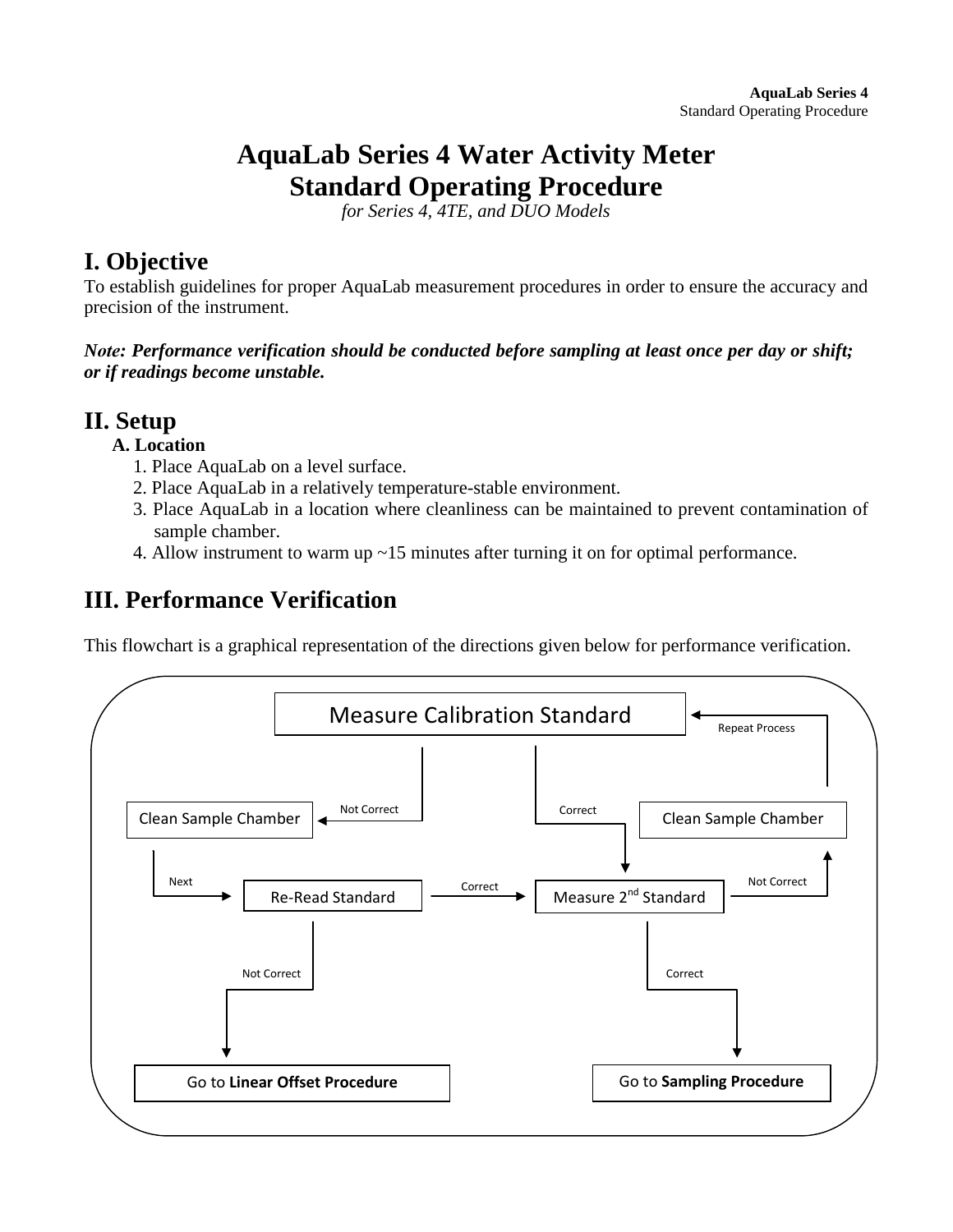| Calibration Standard @ $25^{\circ}$ C | <b>Molality</b>  | <b>Water Activity</b> |
|---------------------------------------|------------------|-----------------------|
| Distilled Water                       |                  | $1.000 \pm 0.003$     |
| KC <sub>1</sub>                       | 0.5 <sub>m</sub> | $0.984 \pm 0.003$     |
| NaCl                                  | 6.0 <sub>m</sub> | $0.760 \pm 0.003$     |
| LiC <sub>1</sub>                      | 8.57 m           | $0.500 \pm 0.003$     |
| LiCl                                  | 13.41 m          | $0.250 \pm 0.003$     |

Verify the performance of the instrument with calibration standards that have known water activities:

### **Verification**

Note: The AquaLab needs to warm up for approx. 15 minutes to make accurate readings.

- 1. Choose a verification standard that is close to the water activity of the sample you are measuring.
- 2. Empty a vial of the calibration standard solution into a sample cup and place it in the AquaLab's sample chamber. Make sure the standard is as close to instrument temperature as possible.
- 3. Carefully close the lid and move the lever to the READ position.
- 4. Take two readings. The water activity readings should be within  $\pm 0.003$  a<sub>w</sub> of the given value for the calibration standard. See Appendix B in the Operator's Manual for the correct water activity value of Decagon's Calibration Standards at temperatures other than 25 °C.
- 5. If your AquaLab is reading within  $\pm 0.003$  a<sub>w</sub> of the calibration standard, choose a second calibration standard that would border the range of water activity you plan to test with the first standard. For example, if you plan to test for  $a_w$  readings ranging between 0.713 and 0.621 you should use the 6.0 m, NaCl (0.76  $a_w$ ) standard for your first verification and the 8.57 m LiCl (0.50  $a_w$ ) for the second verification.
- 6. Prepare a sample cup of the second calibration standard and make two readings. The second water activity reading for the second verification standard should be within  $\pm 0.003$  a<sub>w</sub> of the standard.
- 7. If the reading of the first standard is not within  $\pm 0.003$  a<sub>w</sub>, it is probably due to contamination of the sample chamber. Refer to the Operator's Manual for cleaning instructions.
- 8. If your first standard reading is correct but your second calibration standard is not, it is probably due to contamination of the sample chamber. Refer to the Operator's Manual for cleaning instructions. After cleaning, repeat verification from step two.
- 9. If you consistently get readings outside the  $a_w$  of your first calibration standard by more than  $\pm 0.003$  $a<sub>w</sub>$ , a linear offset may have occurred. In this case, adjust the reading on the calibration standard to its correct value as outlined below.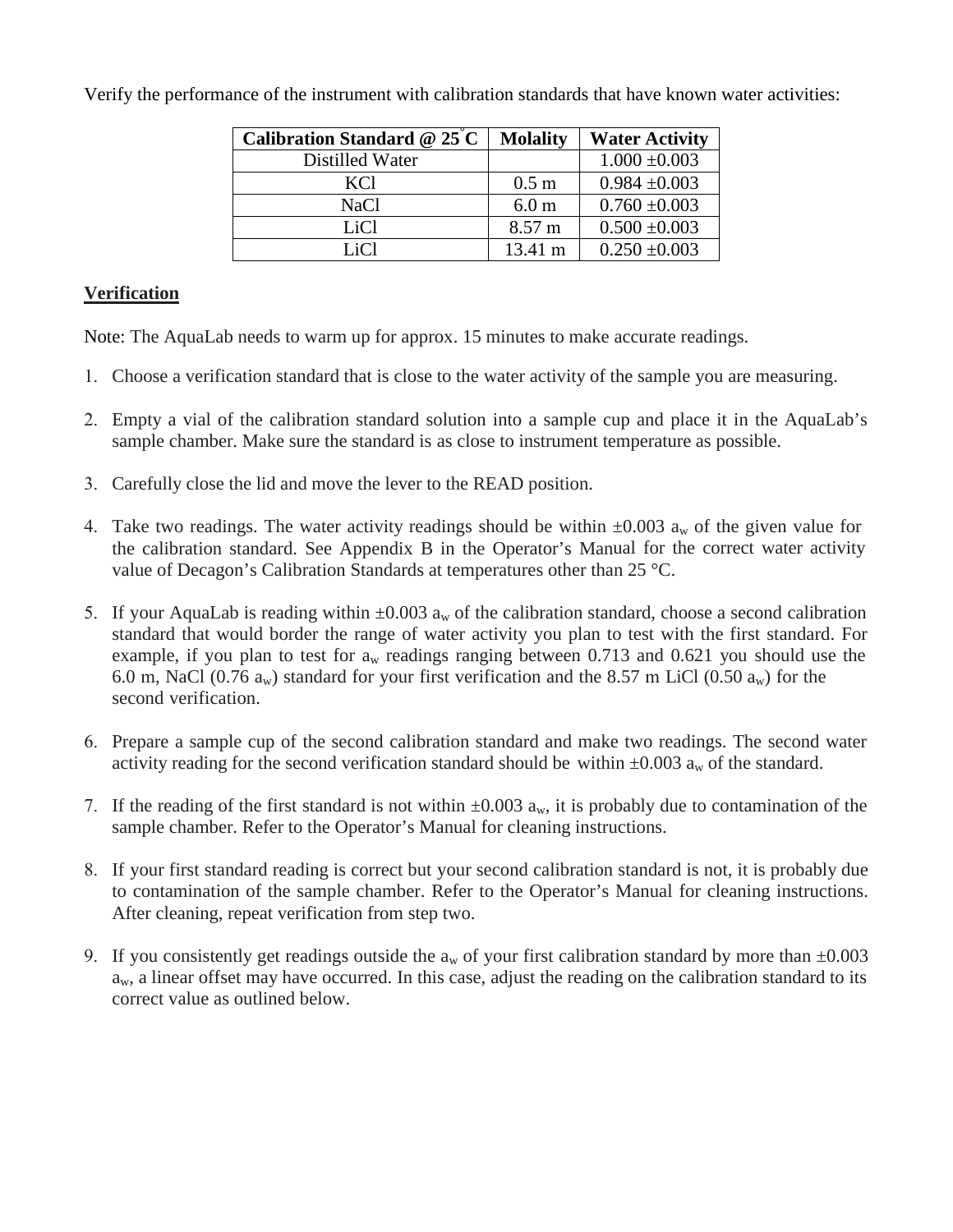# **IV. Linear Offset Procedure**

- 1. Once you are certain a linear offset has occurred, toggle to the Configuration tab by pressing the Menu icon button. Calibration is the first option highlighted in the configuration tab. Press the Enter icon button to access the calibration routine. You will be guided through the linear offset routine by on screen commands.
- 2. Press the Enter button to start the linear offset process. To return to the main menu, press the cancel button. After pressing the enter button, you will be prompted to "Insert a fresh standard and seal the chamber."
- 3. Empty the whole vial of solution into a sample cup. We recommend using the 6.0M NaCl (0.76  $a_w$ ). Do not adjust for the offset using distilled water. Ensure the rim and the outside of the cup are clean. Place the sample cup in the AquaLab's sample chamber.

*Note: The same calibration standard may be used to verify and adjust the linear offset.*

4. Carefully close the lid and slide the lever to the READ position. Press the Check icon button to begin testing.

*Note: If you decide at this point not to continue with the linear offset program, just return the lever to the OPEN position or press the cancel (X) button and you will be returned to the previous screen.*

- 5. After your AquaLab has finished measuring the calibration standard, it will display the Change the Offset screen.
- 6. Press the up and down arrows to adjust the  $a_w$  reading to its proper value for the particular calibration standard you are measuring. When the correct value is displayed, press the Save icon button to store this new value. To cancel and return to the main menu, press the cancel button and no changes will be made.
- 7. Re-measure the calibration standard again in normal sampling mode. It should read the proper value at a given temperature for your particular standard (see Appendix B in the Operator's Manual for temperatures other than 25 °C). Measure the  $a_w$  of a second calibration standard according to the verification procedure described above. If both verification readings are within  $\pm 0.003$  a<sub>w</sub> then the instrument is ready to begin testing.

If you still have incorrect calibration standards readings after cleaning the chamber and/or adjusting for linear offset, contact Decagon for further instructions at [support@decagon.com](mailto:support@decagon.com) or 1-800-755-2751 or 509-332-2756. If you purchased your Decagon instrument from one of our international distributors, please contact them for local service and support.